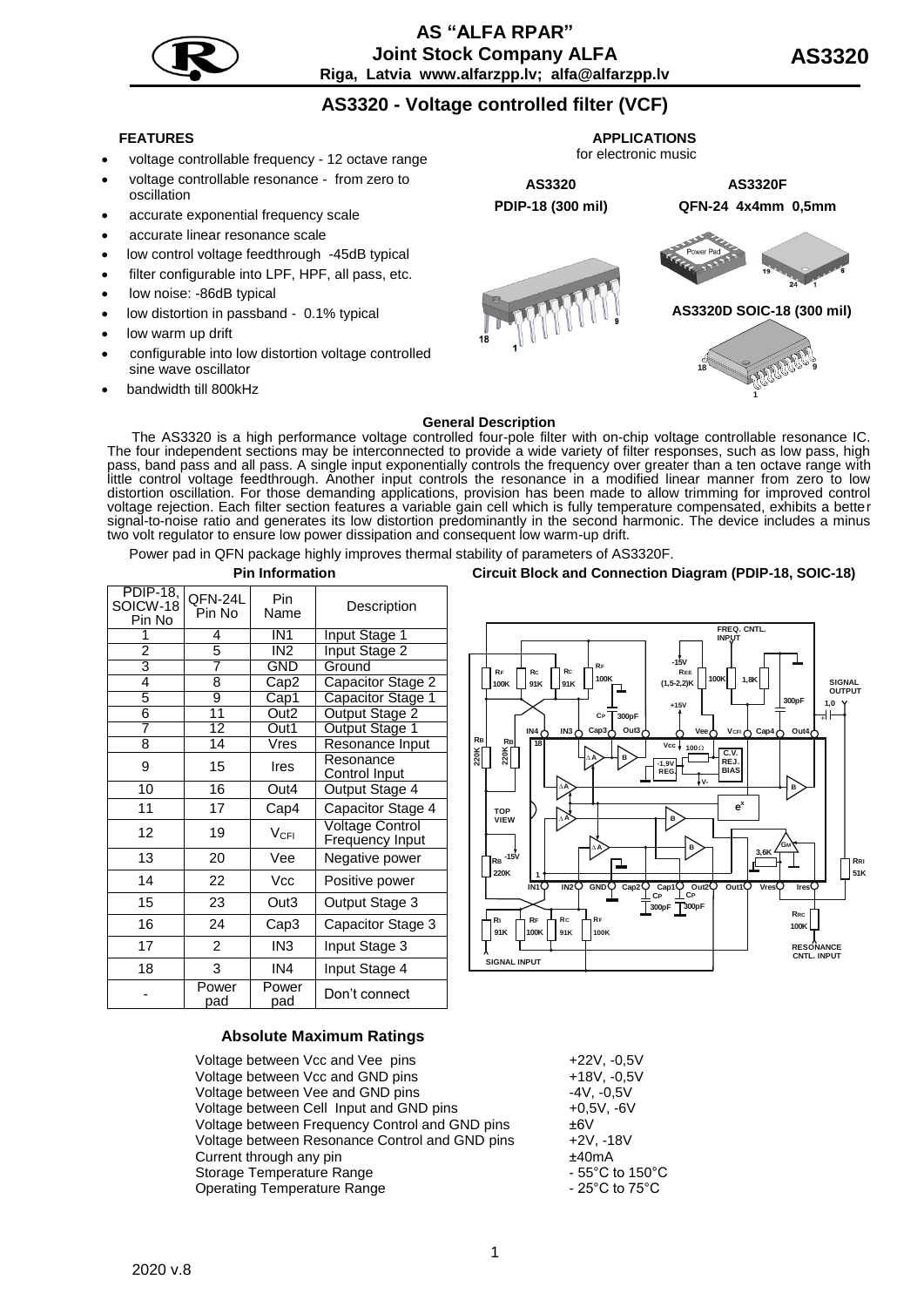

### **Electrical Characteristics \***

 $V_{CC}$ =+15V R<sub>F</sub> = 100K T<sub>A</sub>= 25°C

| <b>Parameter</b>                                  | Min.   | Typ.   | Max.   | <b>Units</b> |
|---------------------------------------------------|--------|--------|--------|--------------|
| Gain of Variable Gain Cell at V <sub>CFI</sub> =0 | 0.7    |        | 1,3    |              |
| Input Bias Current of Frequency Control<br>Input  | 0.2    |        | 1.5    | μA           |
| Input Impedance of Resonance Signal Input         | 2.7    | 3.6    | 4.5    | KΩ           |
| Output Swing At Clipping                          | 10     | 12     | 14     | V.P.P.       |
| Output voltage DC                                 | 5      | 6.5    | 9      |              |
| <b>Buffer Input Bias Current</b>                  | ±10    | ±30    | ±100   | nA           |
| Buffer Output Impedance <sup>2</sup>              | 25     | 50     | 100    | Ω            |
| Voltage at the negative supply pin <sup>3</sup>   | $-2.4$ | $-2.7$ | $-2.9$ |              |
| Positive Supply Current, I <sub>CC</sub>          | 3.8    | 5      | 6.5    | mA           |
| Negative Supply Current, IEE                      | 8      | 8.4    | 8.8    | mA           |

### **Typical Electrical Characteristics**

| <b>Parameter</b>                                                  | Min.   | Typ.                     | Max.           | <b>Units</b> |
|-------------------------------------------------------------------|--------|--------------------------|----------------|--------------|
| Pole Frequency Control Range <sup>4</sup>                         | 3500:1 | 10,000:1                 |                |              |
| Sensitivity of Pole Frequency Control Scale,<br>Midrange          | 57.5   | 60                       | 62.5           | mV/decade    |
| Tempco of Pole Frequency Control Scale                            | 3000   | 3300                     | 3600           | ppm          |
| Exponential Error of Pole Frequency Control<br>Scale <sup>5</sup> |        | 4                        | 12             | $\%$         |
| Max Gain of Variable Gain Cell                                    | 2.4    | 3                        | 3.6            |              |
| Tempco of Variable Gain Cell <sup>6</sup>                         |        | 500                      | 1500           | ppm          |
| Output Impedance of Gain Cell <sup>6</sup>                        | 0.5    | 1                        | $\overline{2}$ | MΩ           |
| Pole Frequency Control Feedthrough                                |        | 60                       | 200            | mV           |
| Pole Frequency Warm-up Drift                                      |        | 0.5                      | 1.5            | %            |
| Gm of Resonance Control Element at<br>$ICR = 100µA$               | 0.8    | 1                        | 1.2            | mmhos        |
| Amount of Resonance Obtainable Before<br>Oscillation              | 20     | 30                       |                | dB           |
| Resonance Control Feedthrough <sup>7</sup>                        |        | 0.2                      | 1,5            | V            |
| Output Noise re Max Output <sup>8</sup>                           | $-76$  | $-86$                    |                | dB           |
| Rejection in Bandreject                                           | 73     | 83                       |                | dB           |
| Distortion in Passband <sup>9,11</sup>                            |        | 0.1                      | 0.3            | $\%$         |
| Distortion in Bandreject <sup>10,11</sup>                         |        | 0.3                      | 1              | $\%$         |
| Distortion of Sine Wave Oscillation <sup>12</sup>                 |        | 0.5                      | 1.5            | %            |
| Internal Reference Current, IREF                                  | 45     | 63                       | 85             | μA           |
| <b>Buffer Slew Rate</b>                                           | 1.5    | 3                        | $\blacksquare$ | V/μS         |
| <b>Buffer Sink Capability</b>                                     | 0.4    | 0.5                      | 0.63           | mA           |
| Positive Supply Range, Vcc                                        | $+9$   | $\overline{\phantom{a}}$ | $+18$          | V            |
| Negative Supply Range, VEE <sup>3</sup>                           | $-4$   |                          | $-18$          | $\vee$       |

#### **\*) Specifications subject to change without notice.**

**Note 1**:  $V_{IN} = 0$ ,  $R_C = 91KΩ$ ,  $R_F = 100KΩ$ 

**Note 2:**  $V_{CFI} = 0$ 

- **Note 3**: Current limiting resistor always required.  $R_{EE} = (15V 2.7V)/8.4$  mA  $\sim 1.5k$ for negative supply -15V
- **Note 4: -20mV < V<sub>CFI</sub> < +160mV**
- **Note 5:** -16mV < V<sub>CFI</sub> < +176mV. Most of this error occurs in upper two octaves.

**Note 6:**  $V_{CFI} = 0$ 

- **Note 7: Untrimmed. 0 < ICR < 100uA**
- **Note 8:** Filter is connected as low pass and set for 20 KHz cut-off frequency.
- **Note 9:** Output signal is 3dB below clipping point.
- **Note 10:** Output signal is 3dB below passband level, which is 3dB below clipping point. In general, this is worst case condition.
- **Note 11:** Distortion is predominantly second harmonic.
- **Note 12:** Sinewave is not clipped by first stage.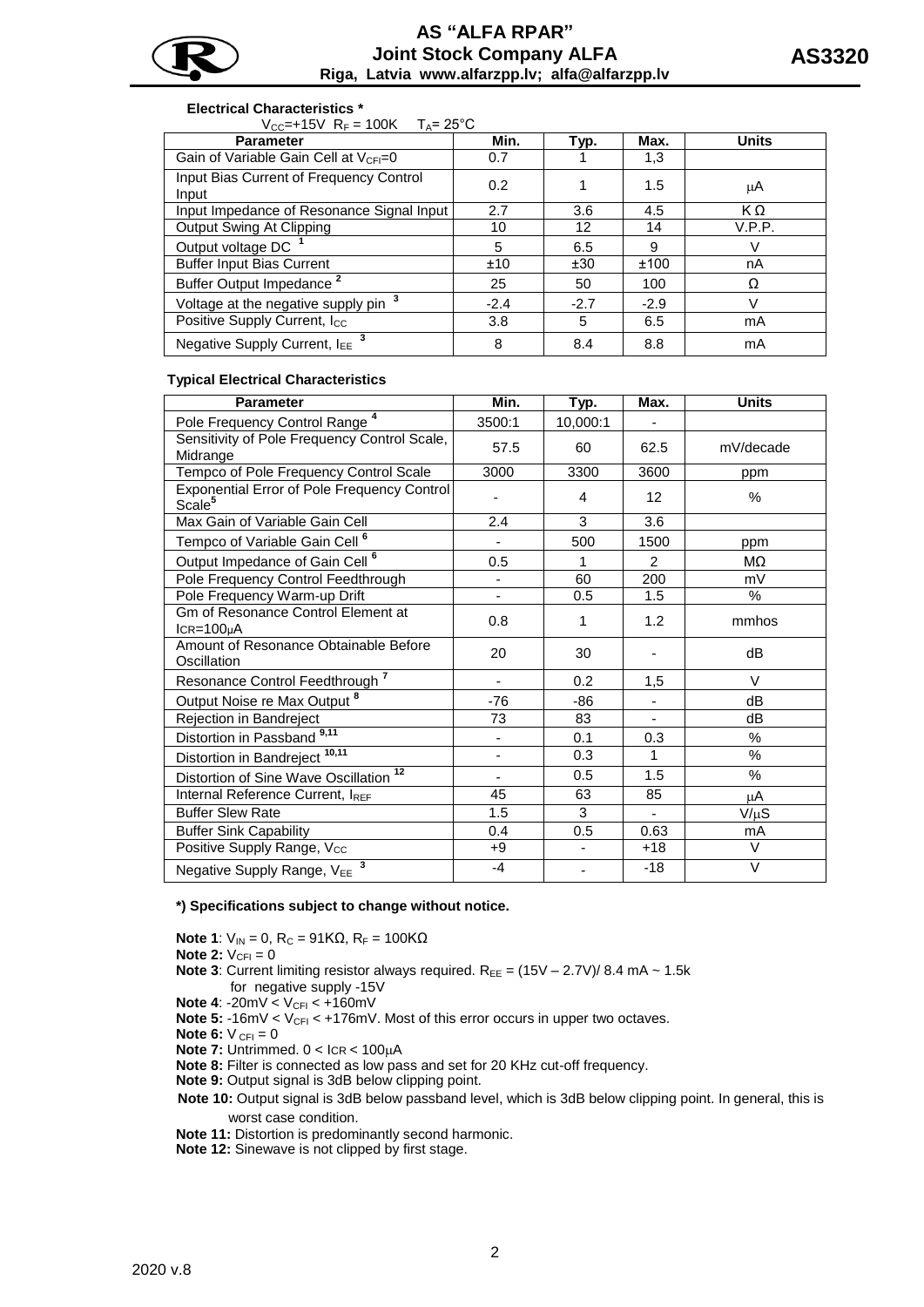

| Device type | Package                       |
|-------------|-------------------------------|
| AS3320      | PDIP-18 (300 mil body)        |
| AS3320D     | SOIC-18 (300 mil body)        |
| AS3320F     | $QFN-24L$ $(4*4$ mm $0.5$ mm) |

## **Package Information**







**SOIC-18 (300 mil)**